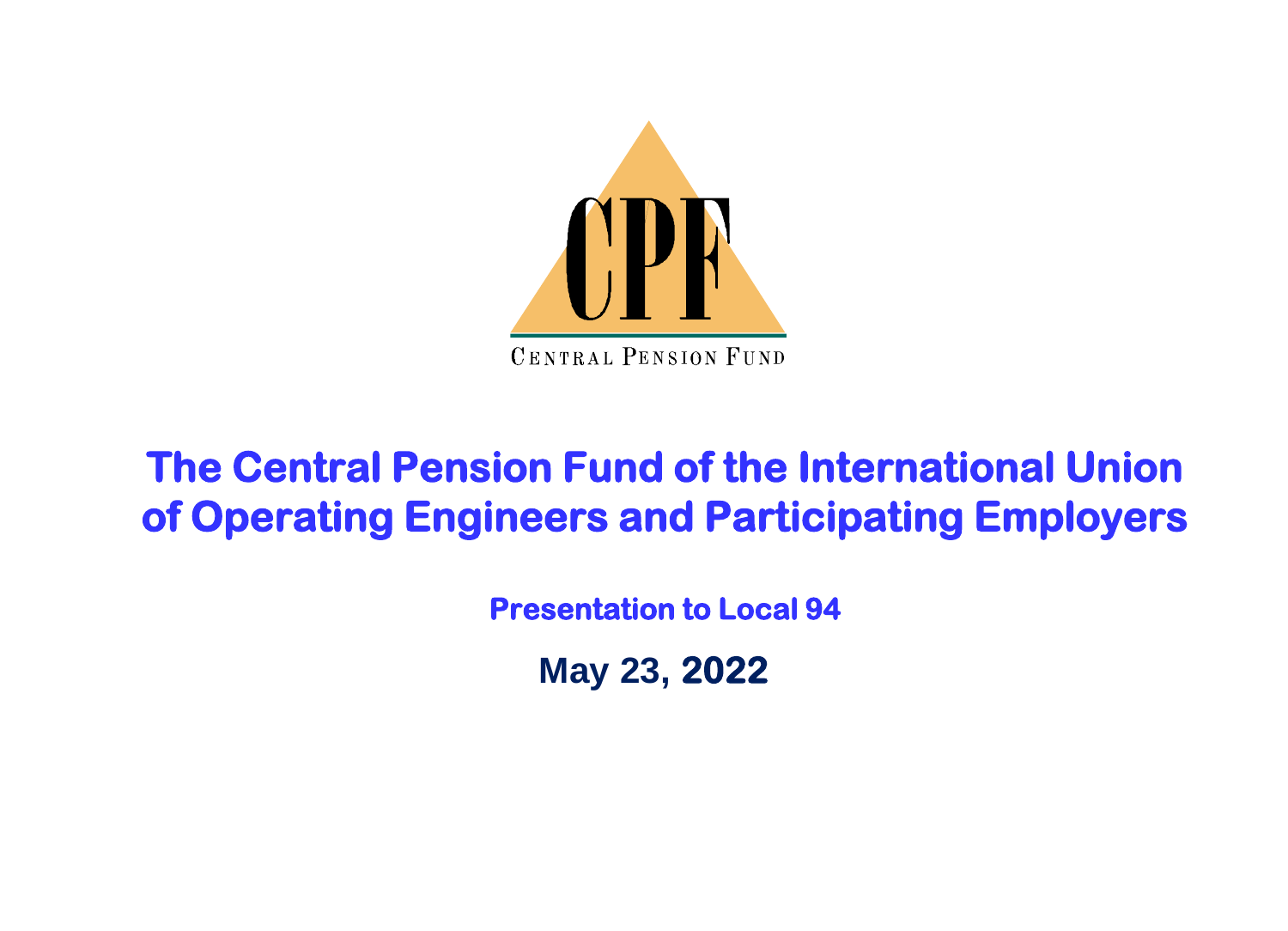

### **Your Pension, Your Future**

#### **Can you still find a lifetime source of income?**

#### **YES!**

**The Central Pension Fund can provide you with a guaranteed, monthly income for life, which makes financial security in retirement much more achievable.**

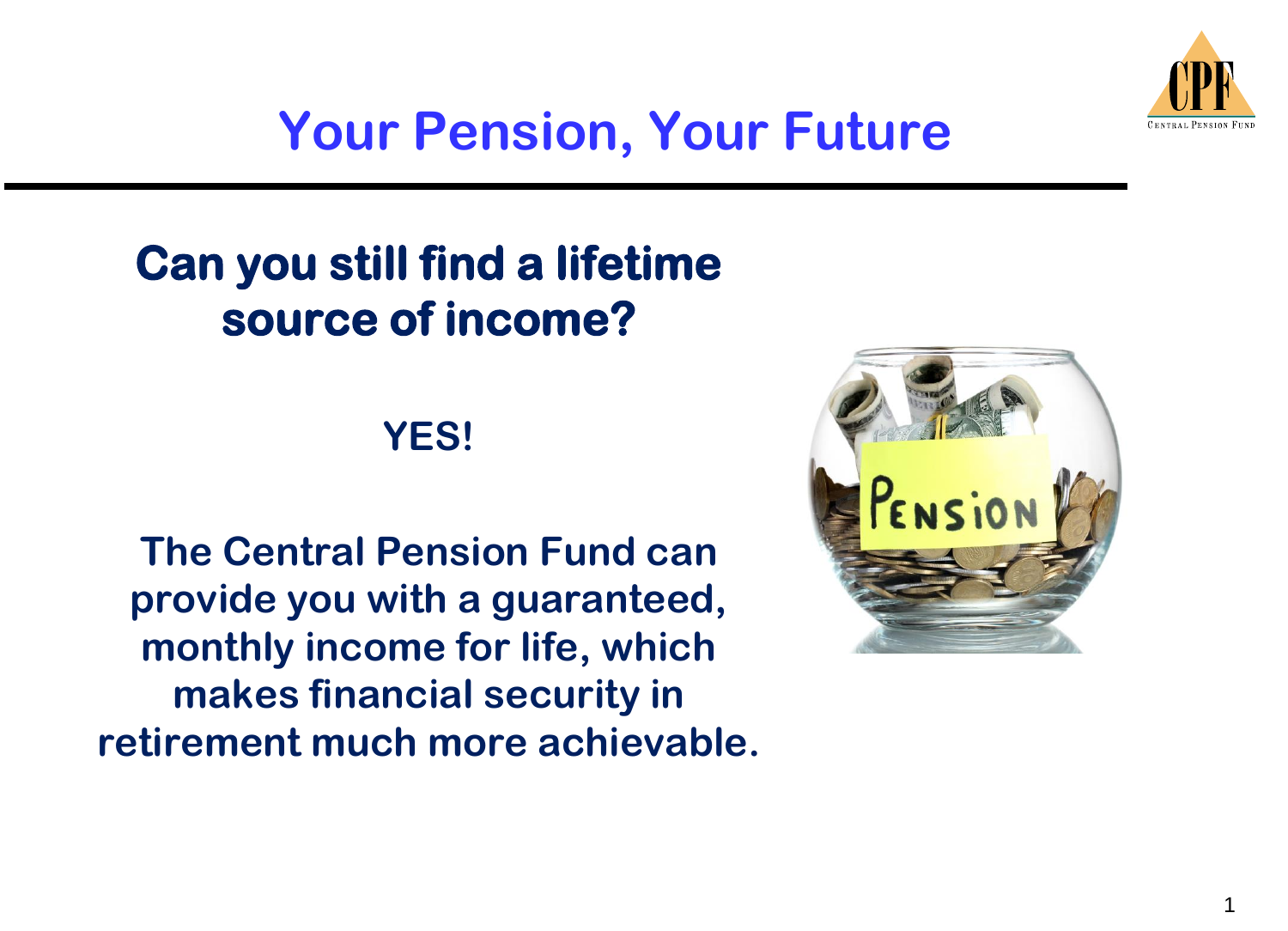

# **Central Pension Fund Facts**

- ❖ The Central Pension Fund is the 2nd largest multiemployer defined benefit pension plan in the United States;
- ❖ The Fund is administered by a Board of Trustees (Employee Trustees appointed by the General President, and Employer Trustees appointed by Participating Employers);
- ❖ Net assets available for benefits as of January 31, 2022 was appx. \$24.7 Billion;
- ❖ Fully funded for vested benefit obligations and 102.6% funded under ERISA's multiemployer funding rules.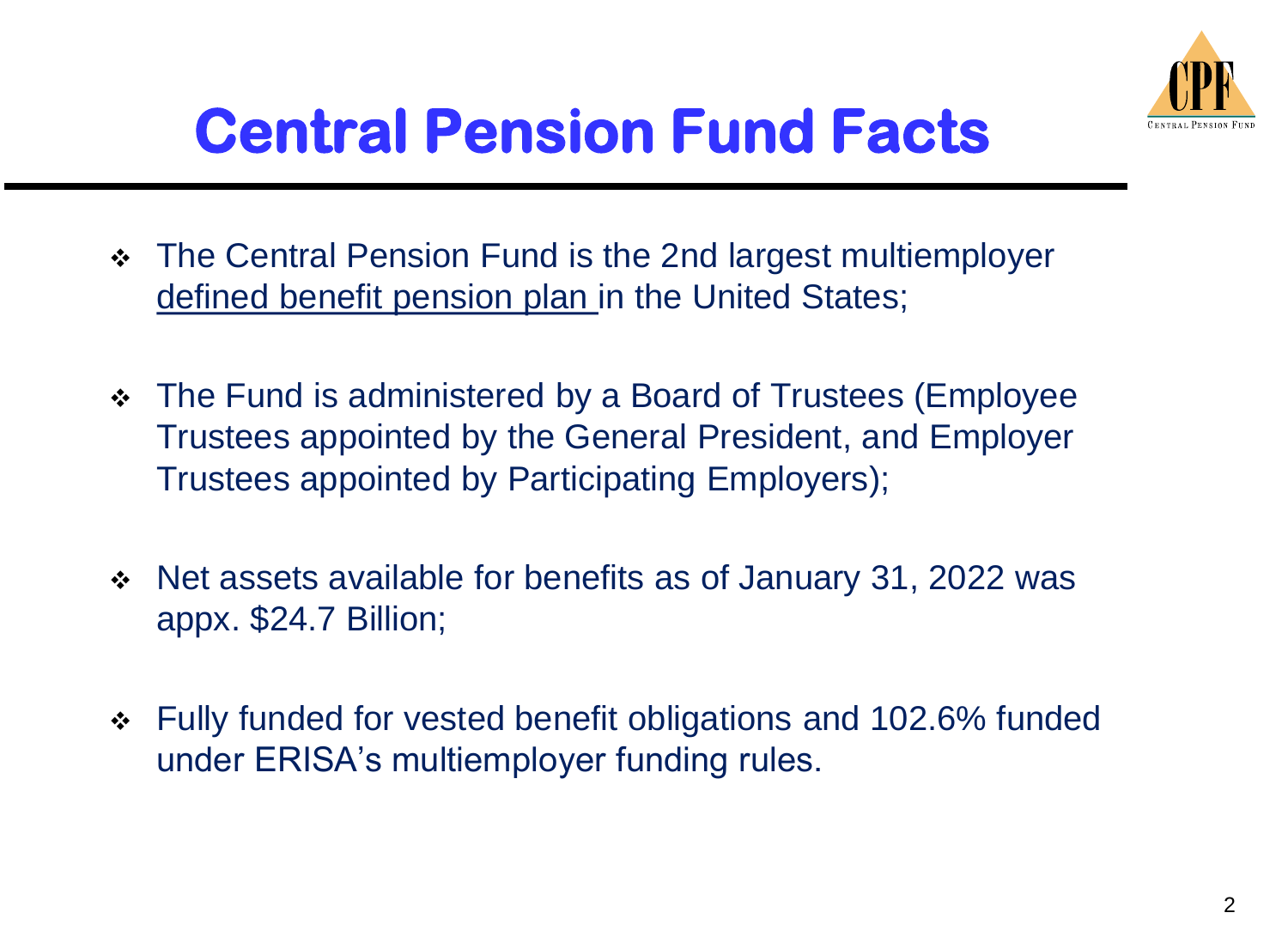# **Local 94 Highlights**



- ❖ **Local 94 Pensioners as of January 31, 2022: 3,464**
- ❖ **Total Monthly Benefits Paid as of January 31, 2022: \$6,474,219.96**
- ❖ **Average Monthly Benefit Paid: \$1,869.00**
- ❖ **Total Monthly Benefits Paid for the fiscal year ending January 31, 2022: \$74,154,567.23**

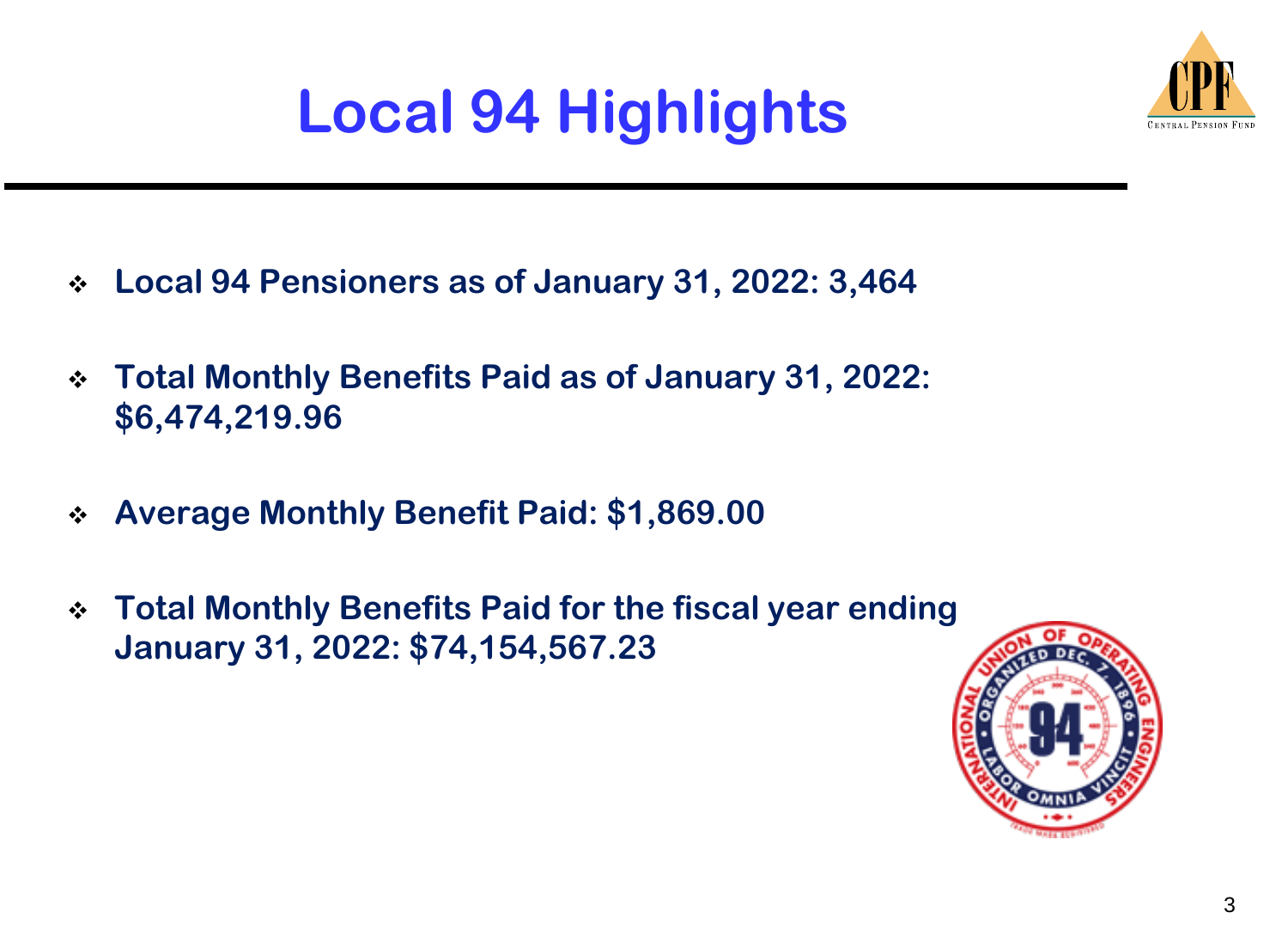

- ❖ **Your employment counts two ways under the Plan: toward Vesting Service and toward Credited Service (for pension calculation purposes)**
- ❖ **Vesting: refers to your entitlement to pension benefits. Once you are "Vested," you have a guaranteed right to receive a pension, even if you stop working for a Contributing Employer.**
- ❖ **Credited Service: used to determine your eligibility and to calculate the amount of your monthly pension benefit.**
	- **Minimum Hours Needed for Credit in a Calendar Year: 400. If the hours reported for you in a year are less than 400, you do not earn any Credited Service for that year.**
	- Maximum Hours of Credit in a Calendar Year: 1,000. However, **the contributions and hours reported for you will be included in your record and used in calculating your benefit at retirement.**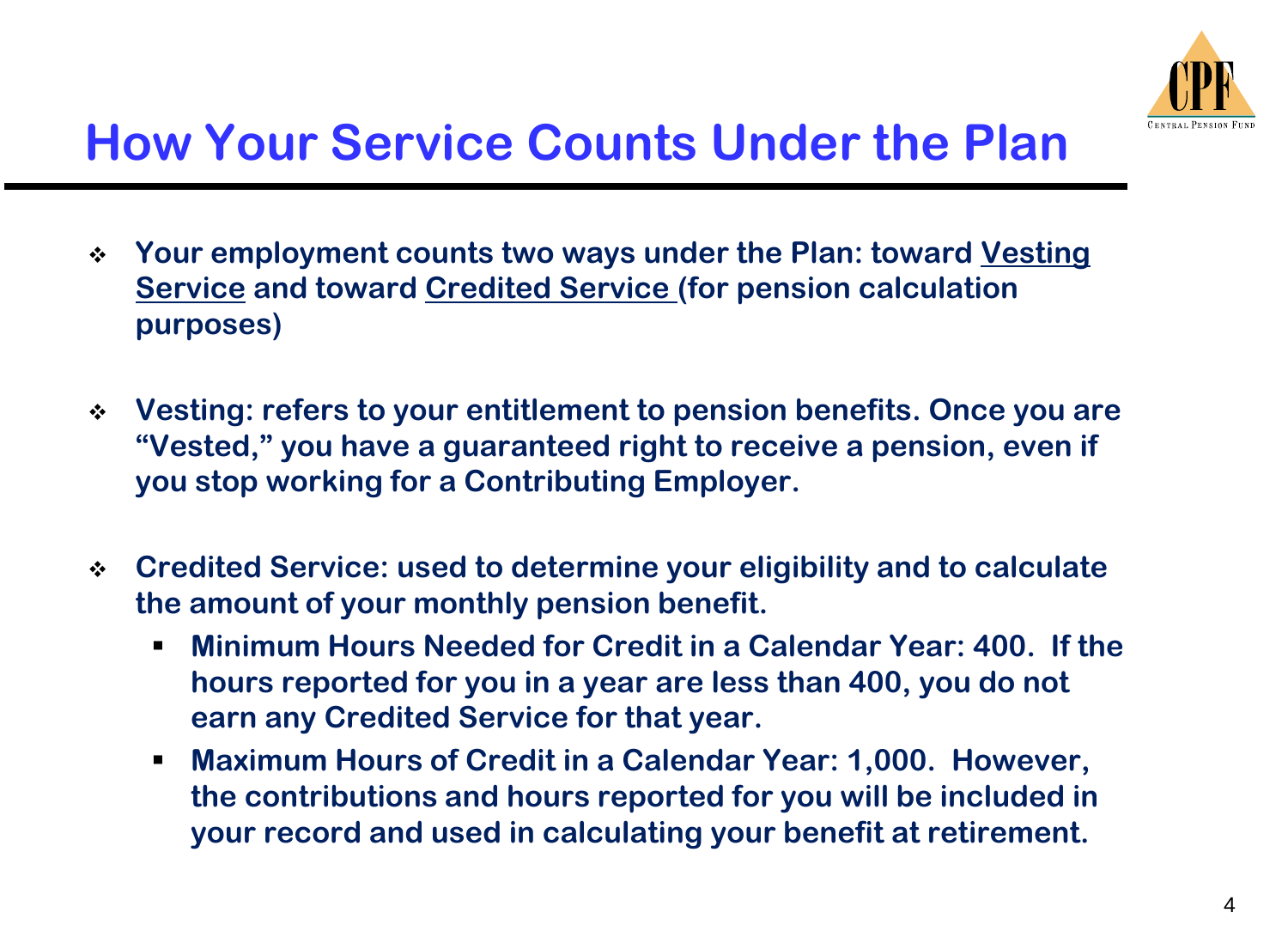

## **Participant Eligibility and Benefits**

- ❖ **Normal Retirement Age: 65 with 5 years of Vesting Service.**
	- **This is the lowest vesting service requirement we can offer without negative impact to our funding status.**
	- **A pension is a lifetime retirement income stream that is attained by giving the industry 5 years of service**
- ❖ **Special Retirement Age: 62 with 25 years of Credited Service**
	- **Benefit amount unreduced.**
- ❖ **Early Retirement Age: 55 (or later) with 10 years of Vesting Service**
	- **Benefit reduced by 1/4% per month or 3% per year**
- ❖ **Disability Benefits: Any age with 15 years of Vesting Service.** 
	- If disability onset after August 1, 2005, benefit amount is Early **Retirement benefit.**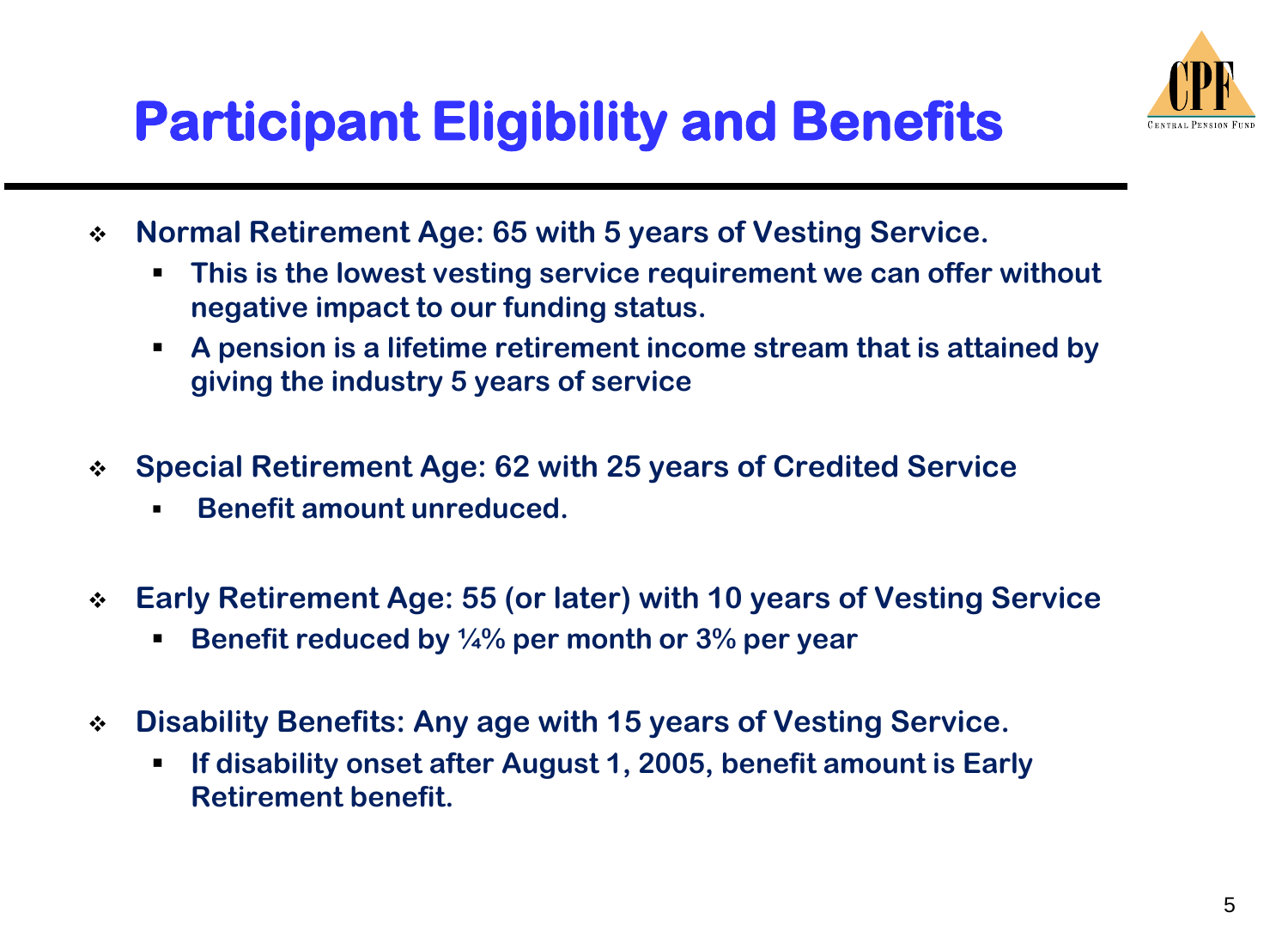

### **Benefits Payable Upon Death**

**If you should die before you commence benefits:** 

- ❖ **Eligible for Normal or Special Retirement but not Retired:**
	- **Spouse: Eligible for a Qualified Joint and Survivor Annuity**
- ❖ **Eligible for Early Retirement but not Retired:** 
	- **The Qualified Spouse (married for** *at least* **1 year) would have a right to a preretirement death benefit, equal to 50% of the participant's accrued benefit for their life.**
	- No Qualified Spouse: Your Beneficiary would have a right to the Return of **Contributions benefit**
- ❖ **Vested but not Eligible for Retirement:**
	- **Qualified Spouse would have a right to the Qualified Preretirement Survivor Annuity or Return of Contributions Benefit**
	- **No Qualified Spouse: Your Beneficiary would have a right to the Return of Contributions Benefit**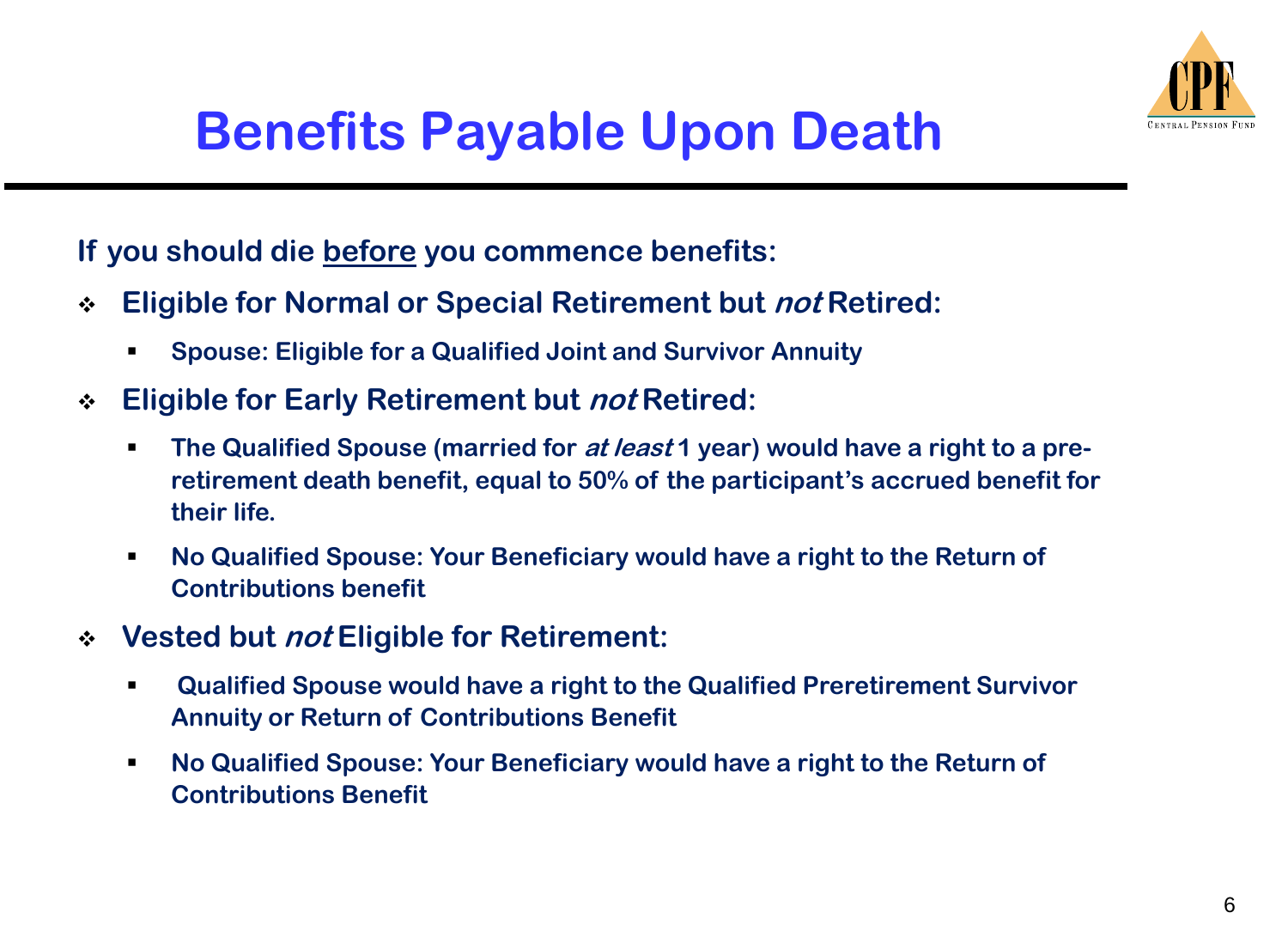

- ❖ **If you should die after you commence benefits:**
	- **Single Life Annuity: Any portion of your benefit earned** *prior* **to August 1, 2005 is subject to a 60-payment guarantee feature. Any benefits earned after August 1, 2005 would be paid only for your lifetime.**
	- Joint and Survivor Annuity: Surviving spouse benefits may be selected at **50%, 66 2/3%, 75%, or 100% of the participant's benefit.** 
		- **Example (based on a Participant and Spouse at age 65): Participant's accrued benefit is \$2,000.00 per month and payment is 50% J&S: Participant would receive \$1,802.00 for life and Surviving Spouse would receive \$901.00 for life after Participant is deceased.**
		- **The discount from the Single Life Annuity is 9.9% for 50% J&S**
		- **The discount from the Single Life Annuity is 12.7% for 66 2/3% J&S**
		- **The discount from the Single Life Annuity is 14.1% for 75% J&S**
		- **The discount from the Single Life Annuity is 17.9% for 100% J&S**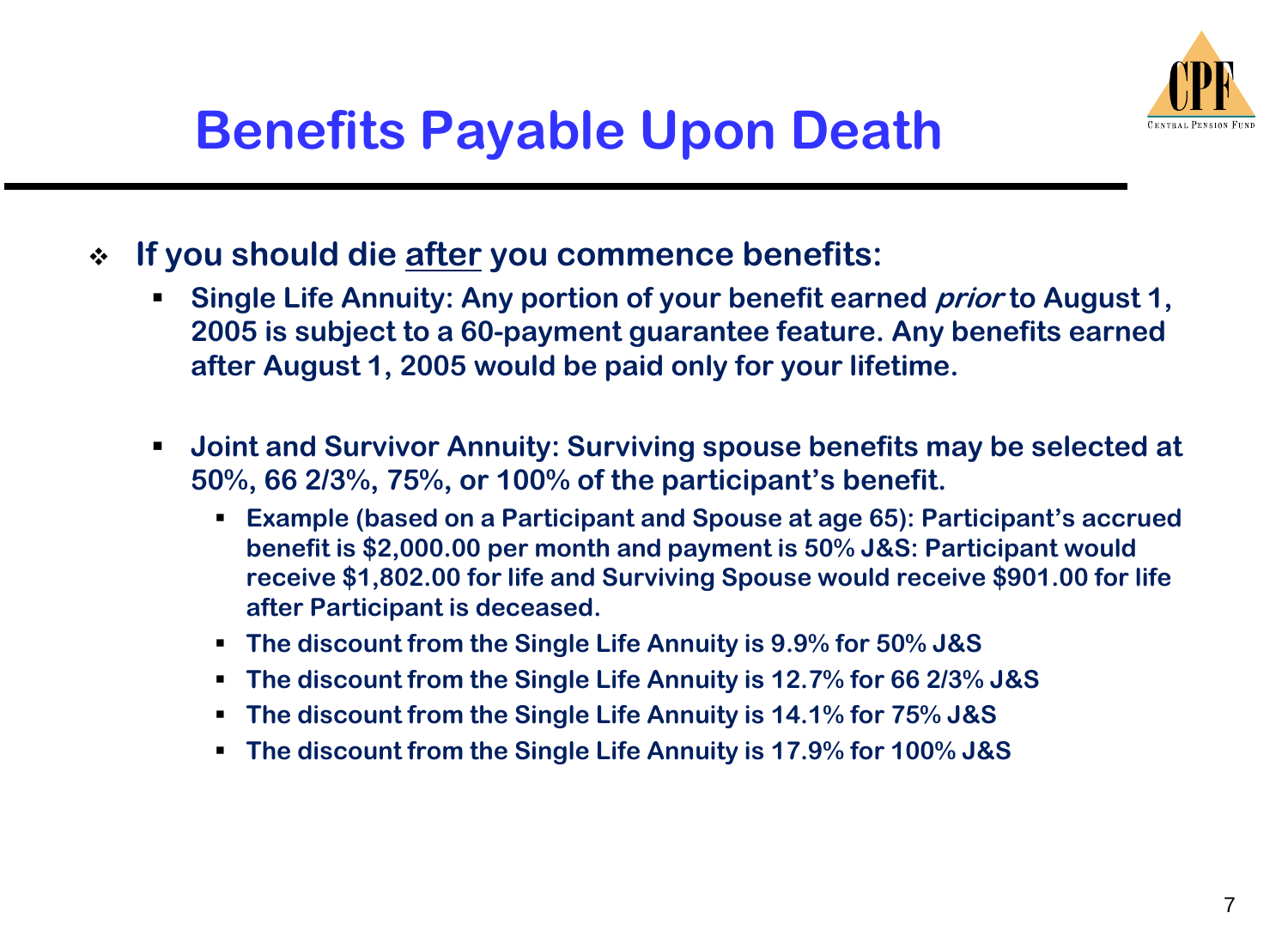

## **Pop-Up Feature**

- ❖ **This benefit provides that if you retire on or after January 1, 1990, and your spouse should die after you have begun receiving a Qualified Joint and Survivor Annuity (QJSA), your monthly benefit will be increased to the amount you would have been entitled to receive under the Single Life Annuity.**
- ❖ **This Pop-up feature applies only in the event your spouse at retirement dies. It does not apply in any other circumstance.**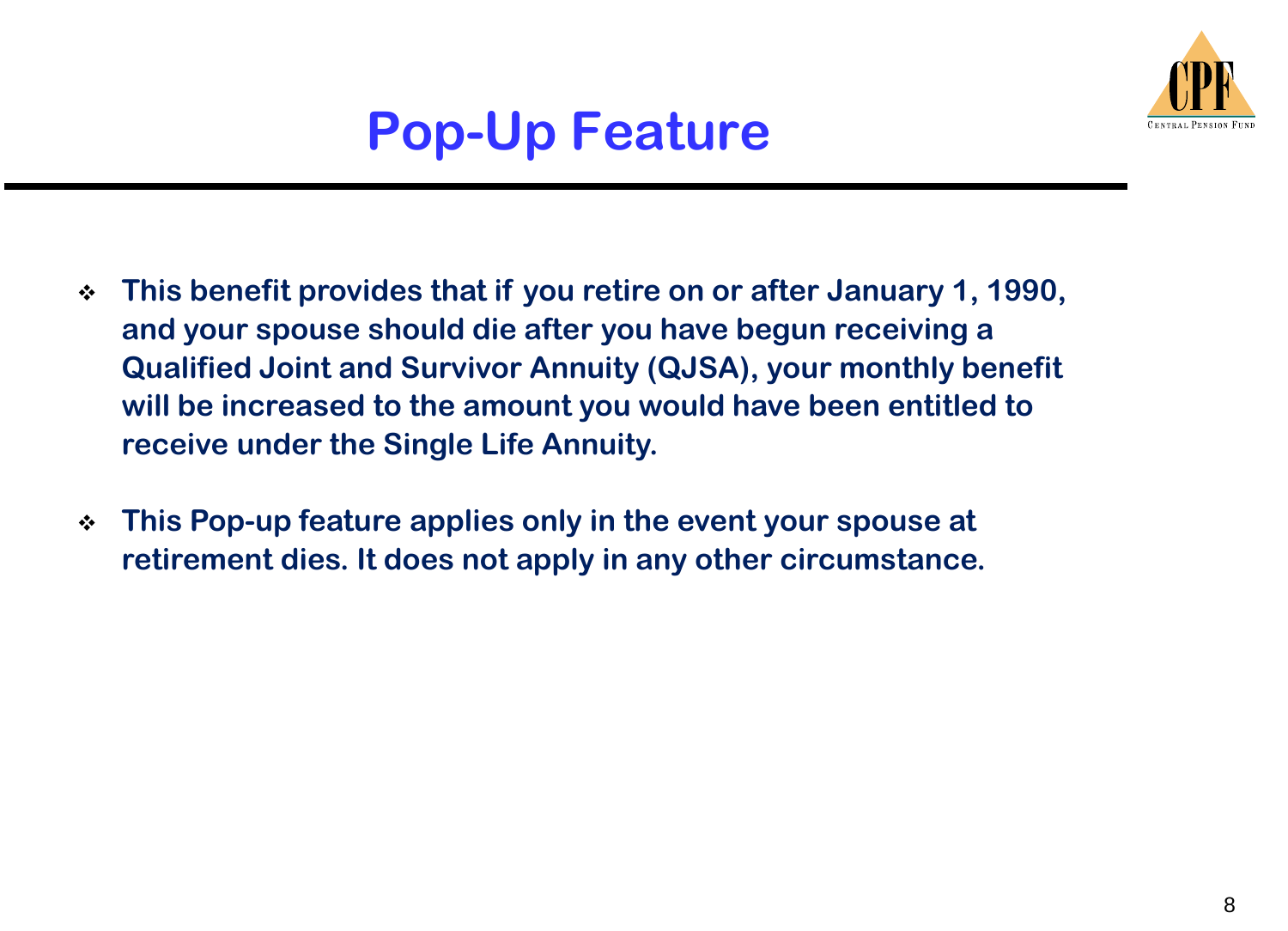

#### **Applying for Benefits with CPF**

- ❖ **Start application process about 90-120 days before planned retirement date. Also, members can request an estimate of benefits at anytime.**
- ❖ **Application forms can be obtained through our CPF website, your Local Union Office or by contacting our office. Forms online are fillable PDF files.**
- ❖ **Documentation needed to support application can be found at Section 11 of "Guide to Your Benefits"(CPF's Summary Plan Description).**
- ❖ **CPF does not accept rollover distributions from other qualified plans in which you may have also been a participant, but does have Money Follows the Man reciprocity with certain other IUOE Pension Funds.**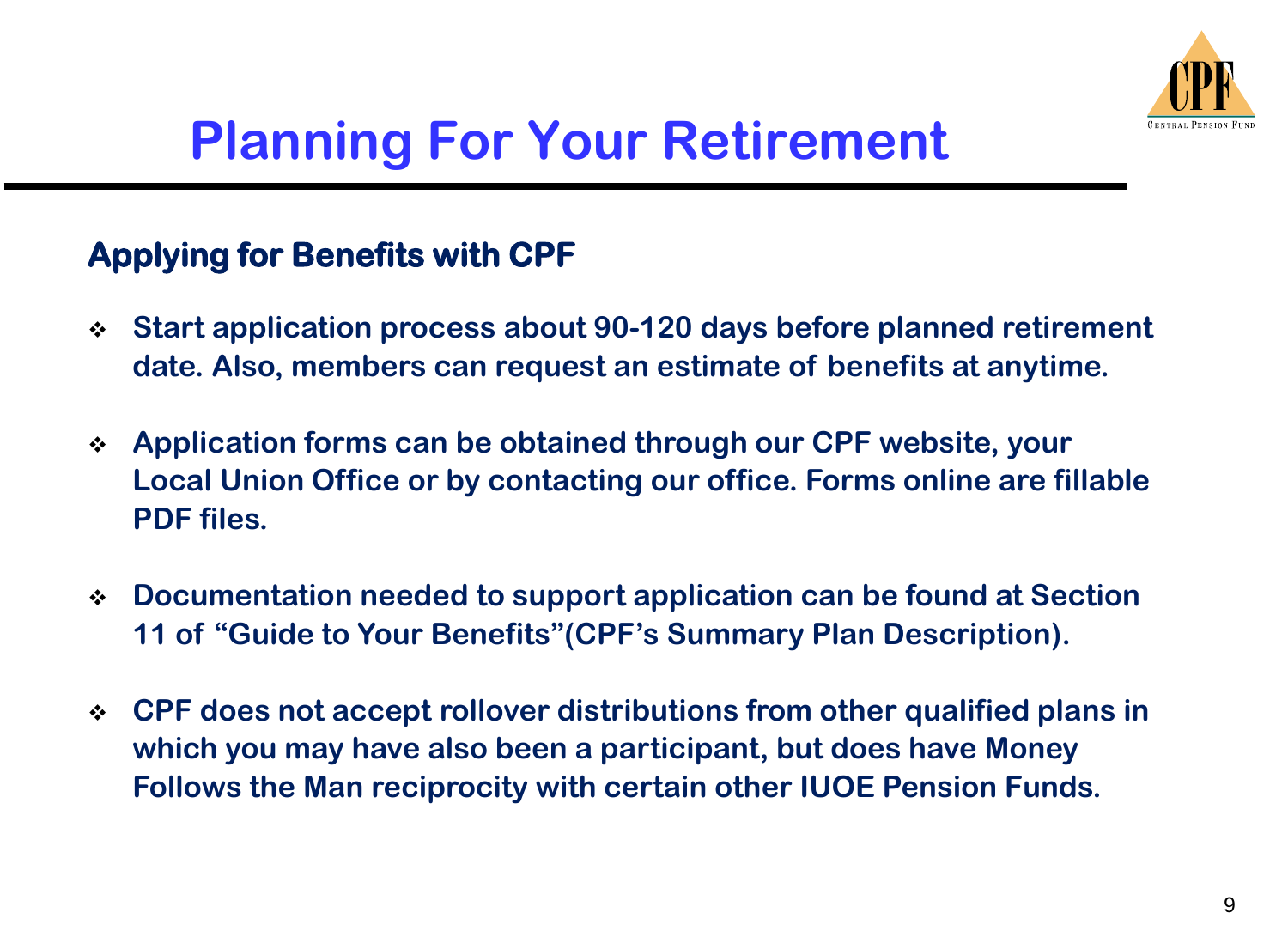

- ❖ **Before age 70 ½: After you have completely ceased working for at least one month and actually retired, you can return to work in a job classification which you previously worked while earning your retirement benefit and continue to receive your monthly benefit, provided you do not work more than 40 hours in a calendar month. You do not have a right to a monthly benefit for the month(s) in which you work more than 40 hours in disqualifying employment.**
- ❖ **After age 70 ½ - No restrictions on post retirement employment once you reach age 70 ½ (Plan Amended in February 2022)**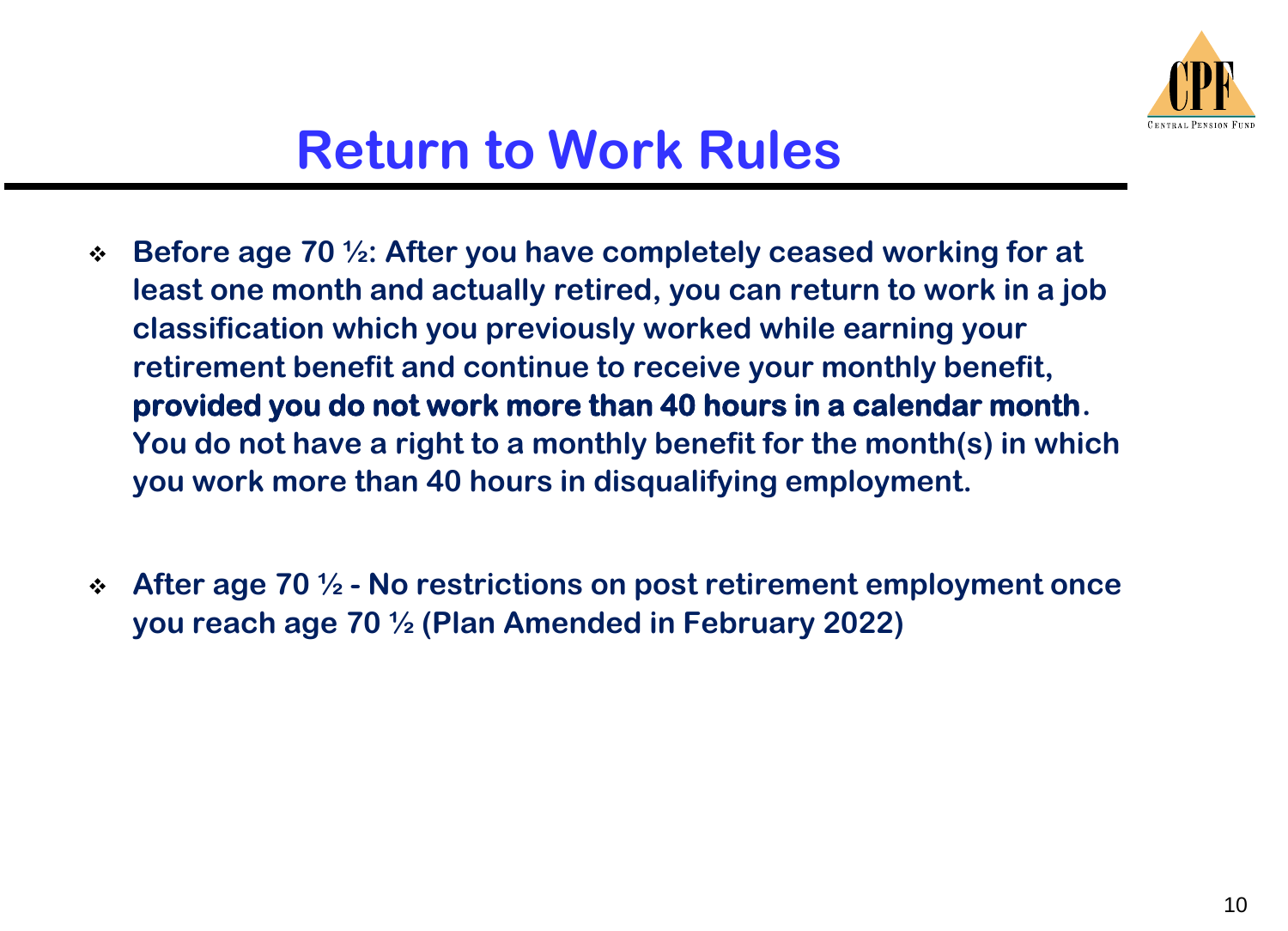

- ❖ **Semi Annual Participant Statements.** 
	- **These statements provide vested participants an estimate of their retirement benefit, and provide all participants with current service amounts and details on contributions and hours received from your employer(s).**
	- The Central Pension Fund mails the statements twice each year to all **active participants, as well as inactive participants with a Vested Interest.**
	- **The Statements are prepared for the six-month periods of January 1 through June 30, and July 1 through December 31.**
- ❖ **Estimates and Plan Documents:**
	- **Can be requested in writing anytime.**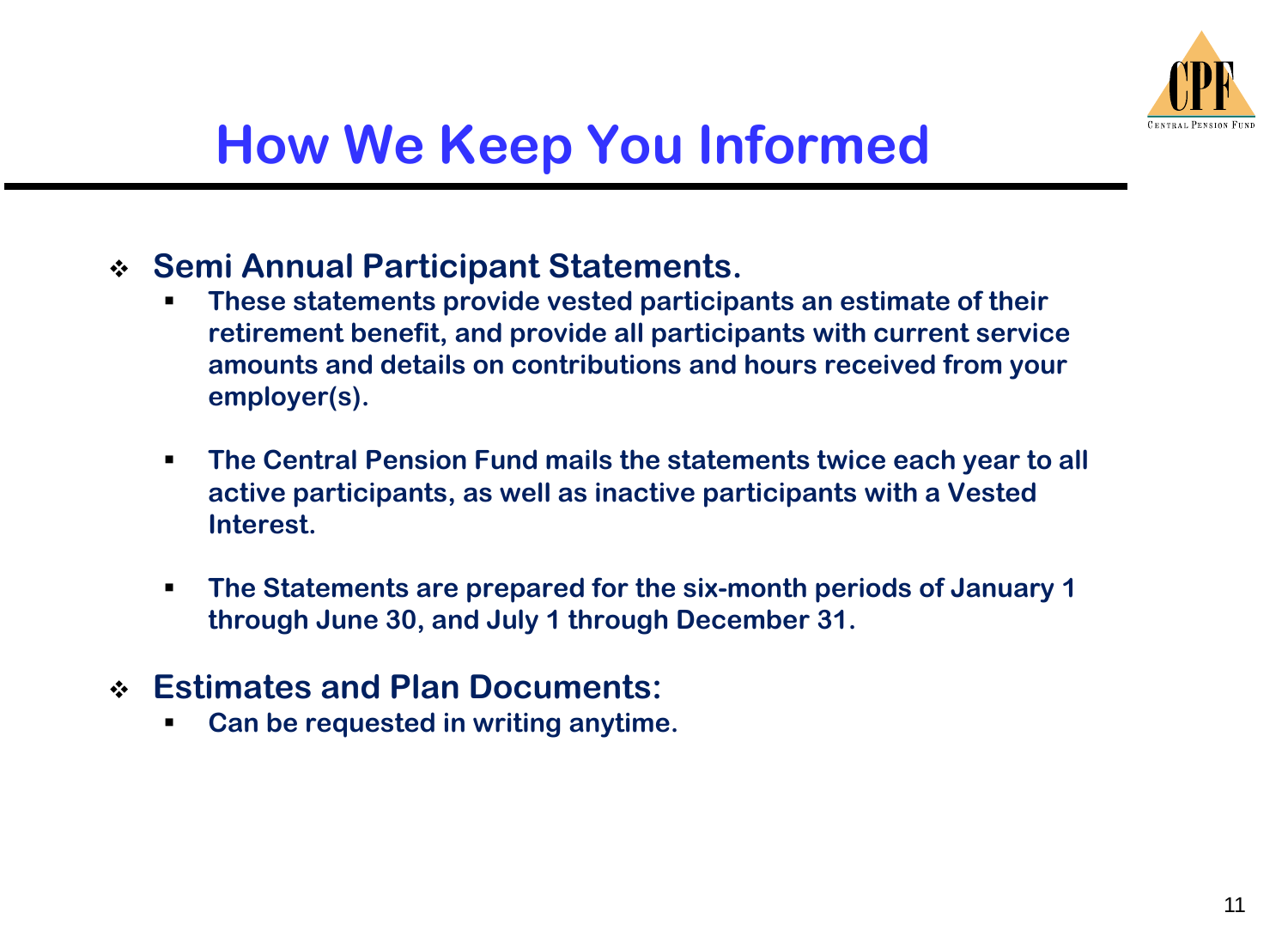

# **Keeping Your Information Up-To-Date**

- ❖ Address Changes
	- If you've changed your address, please be sure to contact us to **update your address so you can continue to get any communication from us.**
- ❖ Beneficiary Designations
	- **Having an up-to-date beneficiary designation on file ensures your benefit goes to the person you want it to, with no delays. Visit our website for the form or contact the Fund Office.**